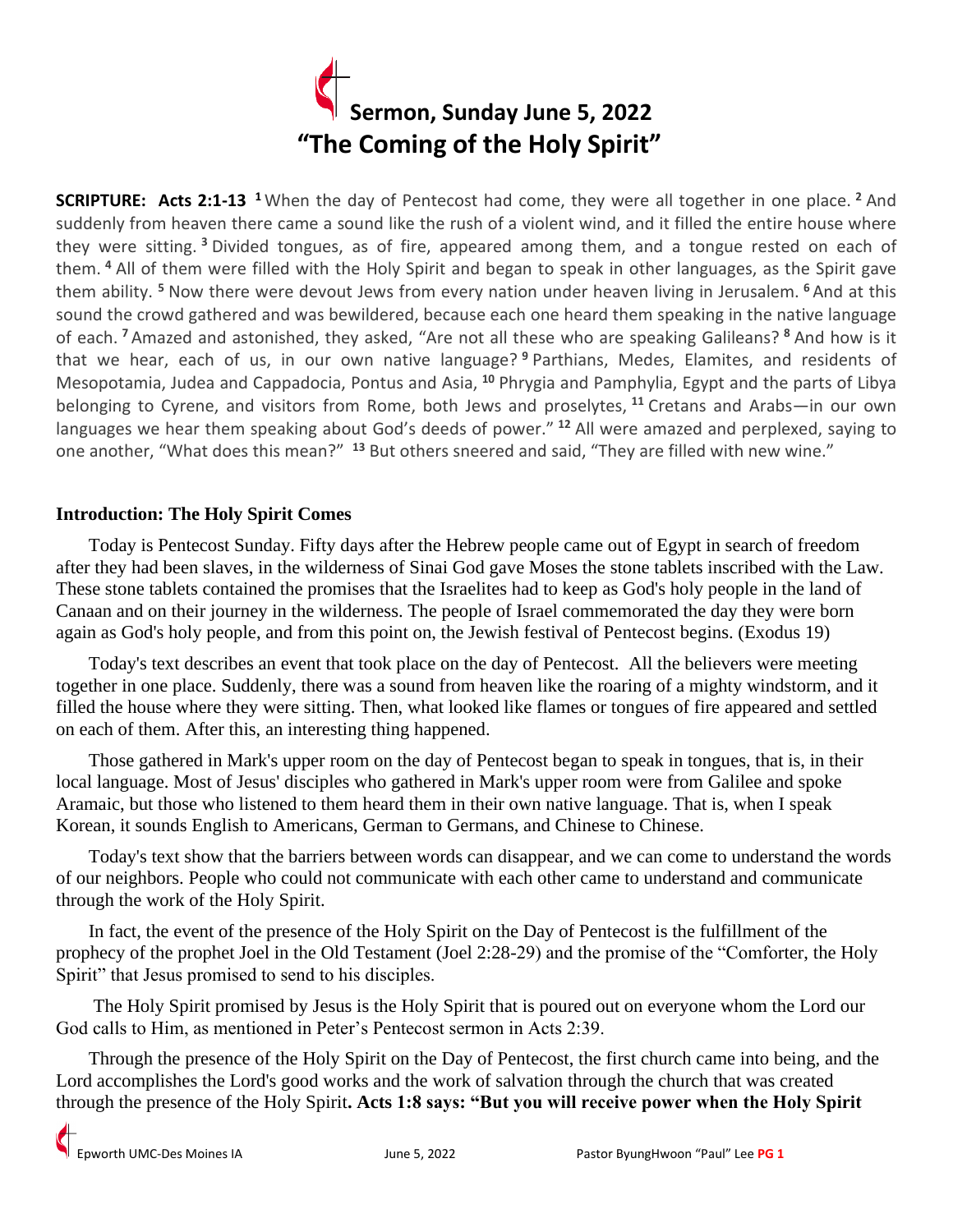### **comes on you; and you will be my witnesses in Jerusalem, and in all Judea and Samaria, and to the ends of the earth."**

 Through Pentecost Sunday, I hope that we will deeply reflect on the preciousness of being filled with the Holy Spirit and the blessing of living with the Holy Spirit.

## **Body: What is a Holy Spirit-filled life?**

My dear brothers and sisters!

 Being filled with the Holy Spirit is not vague. Also, being filled with the Holy Spirit is not confined to the realm of personal mystical experience. True filling of the Holy Spirit means being "filled" with the "Spirit of God." So, it means that our life is governed by the 'Spirit of God'.

 What we must not forget is that the 'Spirit' is the 'Spirit of God'. That is why the Holy Spirit is the **'omnipotent One'**. Also, the Holy Spirit is the one who comes into our hearts from the moment believers accept Jesus Christ as our Savior and guides us to live according to the Lord's will. Therefore, those who are filled with the Holy Spirit will obey the will of the Lord. So, those who are filled with the Holy Spirit bear fruit through life changes. Then, what kind of life change does the filling of the Holy Spirit bring? Please consider whether these changes are happening in our lives as well.

## **First, if we are filled with the Holy Spirit, we will change from a 'Self-centered life' to a 'God-centered life'.**

 Being filled with the Holy Spirit changes our values and attitudes toward life. In other words, our disposition, which had a sinful nature, is becoming like the disposition of Jesus. In simple terms, the image of becoming like Jesus is the image of a person filled with the Holy Spirit.

 Many changes happen to this person. An unbeliever becomes a believer, and the heart that in the past was filled with worldly values such as money, fame, and power is now filled with love for God. Also, when the Holy Spirit dwells fully in them, their personality is changed. Life is changed. The language changes. A person who has not born any fruit begins to bear fruit.

 Also, as the incident where tongues of the Holy Spirit's presence appeared on the Day of Pentecost shows us, broken relationships that we couldn't communicate because of our selfishness and self-centeredness are now reconnected.

 In today's book of Acts, the disciples spoke in a local language other than Aramaic, not simply to show a wonderful miracle. It is an event that symbolically shows that broken relationships are restored when our hearts are filled with the Holy Spirit, and we can understand each other and achieve peace. So, when we change from a 'self-centered life' to a 'God-centered' life, it means that the Holy Spirit oversees things that we cannot do on our own. We should be able to pray with sincerity and holiness to allow the Holy Spirit to work wonderfully in us. What is another change in life that the filling of the Holy Spirit brings?

#### **Second, if we are filled with the Holy Spirit, we will not be afraid of the world.**

We see in all four Gospels how the cowardly Peter denied Jesus. But we soon realize that we are not qualified to criticize Peter. Because our conscience knows how easy it is to live in the world and compromise our faith with it. But when we are filled with the Holy Spirit, we do not fear the world. This is because we, who were infinitely small in front of the world, through experiencing the fullness of the Holy Spirit, discover the Lord who fought and won the world on our behalf. The disciples of the Lord, including Peter, John, James, and Paul, were able to preach the gospel to the world, not because they were especially strong-willed and more courageous than us, but because they were filled with the Holy Spirit. I hope that we too will be among those